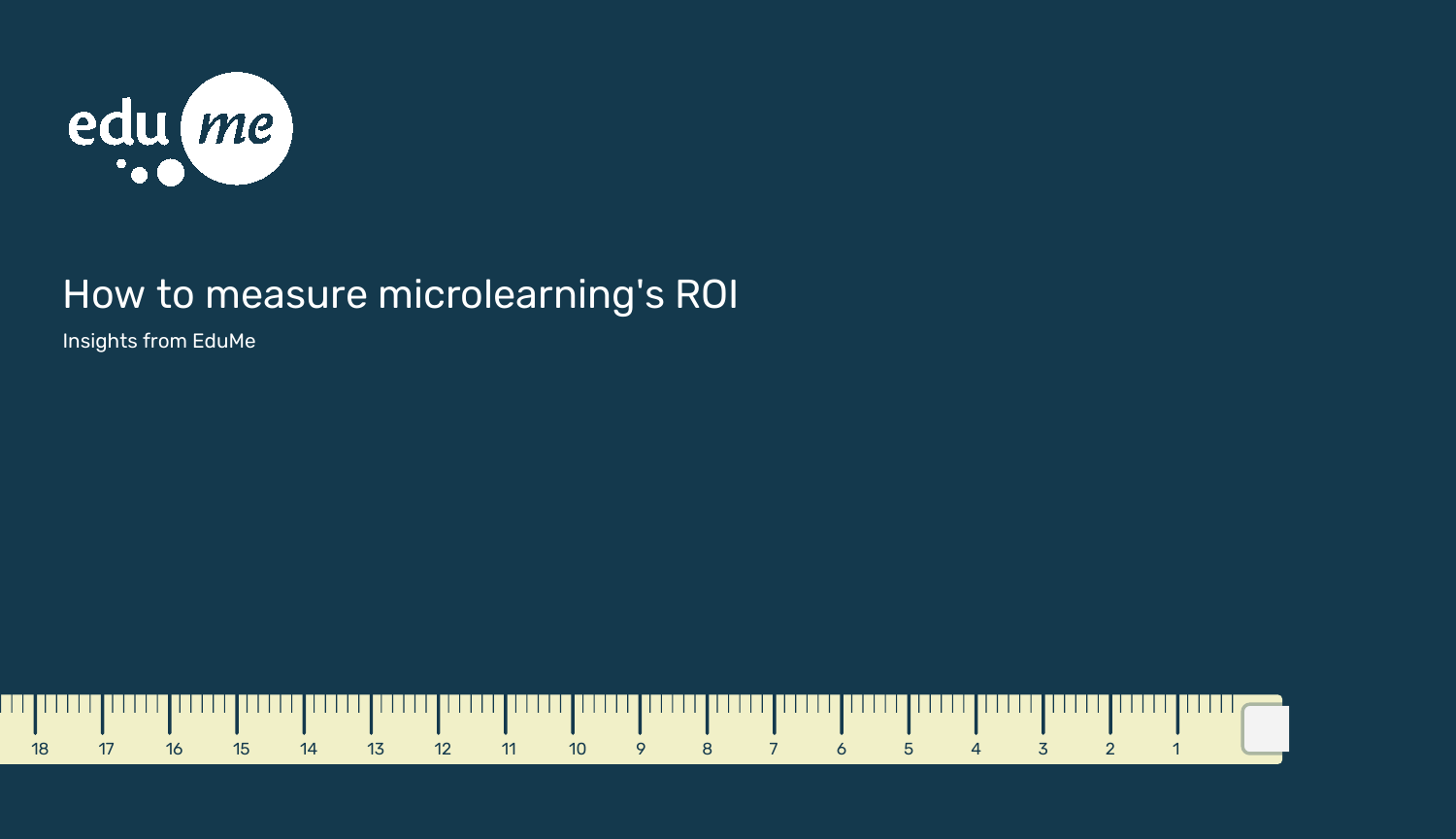**[Uber](https://www.dropbox.com/s/mmlgqb7rb75c4o0/Uber%20%26%20EduMe%20case%20study_Moving%20to%20a%20continuous%20learning%20journey.pdf?dl=0)** increased driver productivity by **8%** and customer ratings by **7%**. **[Rappi](https://www.edume.com/blog/how-rappi-is-using-microlearning-to-improve-customer-service)** improved quality of customer service by **25%** and reduced cancelled orders by **27%** What are you looking to achieve through accessible, engaging learning?

As you're well aware, it's crucial to demonstrate a clear return on investment (ROI) on your learning initiatives. This enables you to justify current and future budgets, encourages more employees to get involved, and can also guide future plans for learning & development.

We've put together a framework, along with practical tips gathered from experience with our clients, to guide you through the process of measuring ROI on learning initiatives.

Rappi improved quality of customer service by **25%** and reduced cancelled orders by **27%**

#### UBER

Uber increased driver productivity by **8%** and customer ratings by **7%**

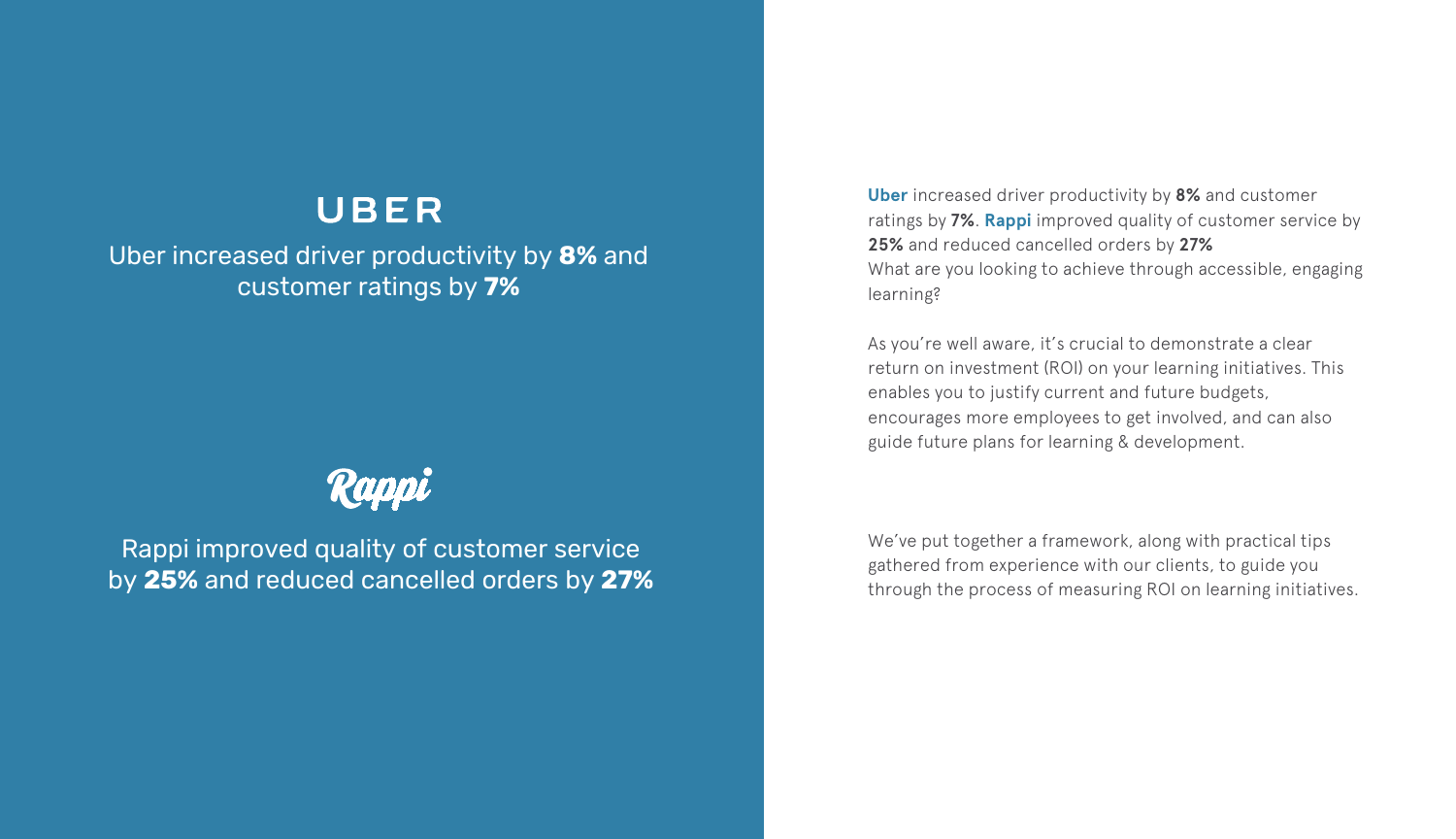

First of all, it's important to define what success looks like. What are the business objectives that you're looking to achieve? What will be a good result, and what's a reasonable time frame for achieving it?

For example, if you're training your customer care team, you may want to reduce the number of cancelled orders or customer complaints. If you're training a dispersed sales force, you may be focused on raising product awareness amongst sales people, with a view to increasing monthly sales. You'll find more examples of metrics to track in the Business Results section.





Productivity **Customer satisfaction** Reduction in cost



#### Choose the KPIs to measure, set goals and time frames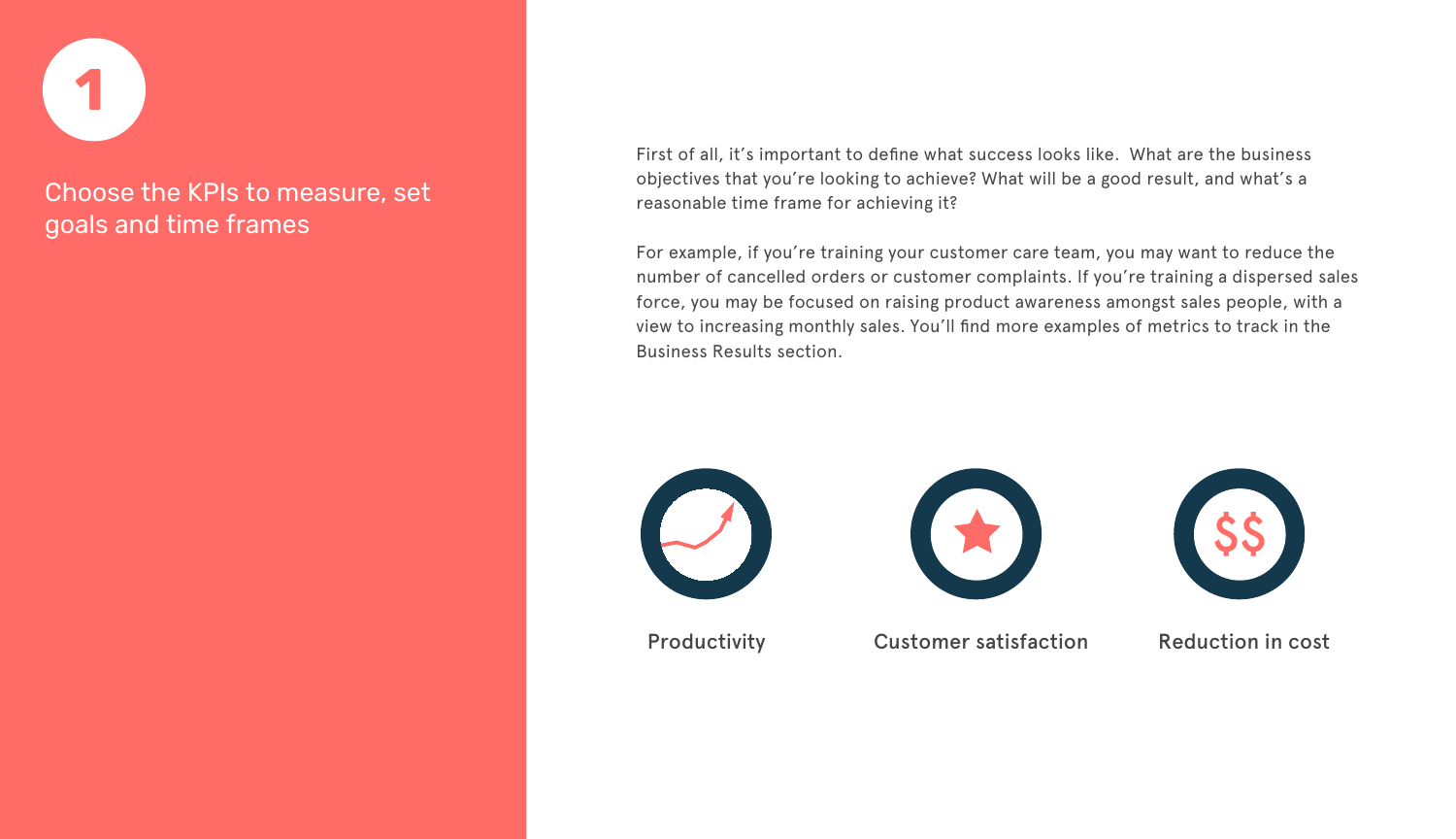

What sample size will allow you to draw meaningful conclusions? This depends on the size of your organisation, but typically 200-300 is a good number to make it statistically significant.

If you want to get a bit more scientific, check out this **[sample size calculator](https://www.surveysystem.com/sscalc.htm)**.

Remember to invite more learners to the learning platform, as not everyone will actively use it. A good rule of thumb is to invite double the number of your desired sample size. So, if you want to end up with a sample size of 200, invite ~400 people to the learning platform.



Determine how to measure results

#### a. Sample size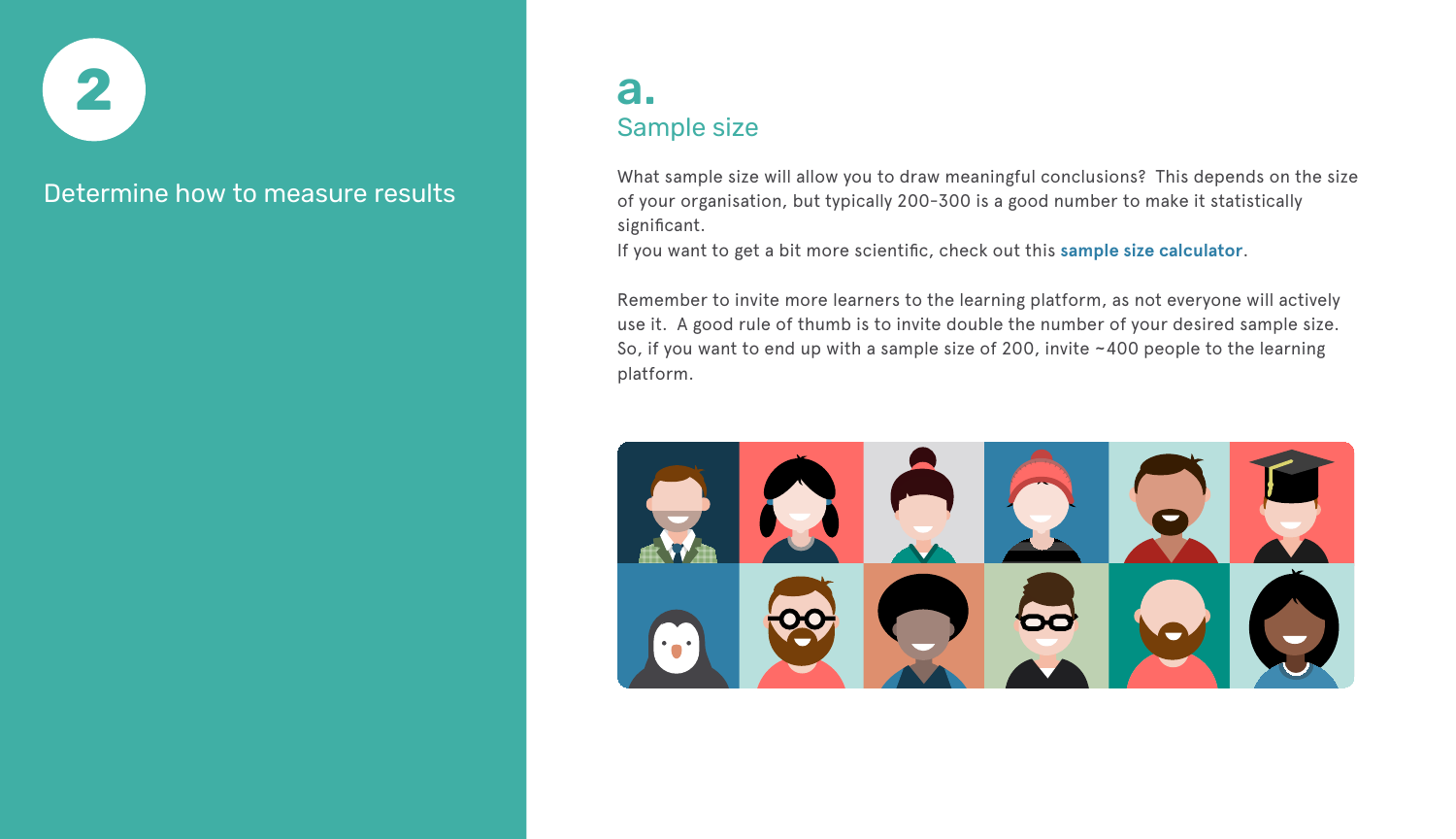

Consider creating a control group whose members don't have access to the learning platform, and set a fixed period of 2-3 months, for example, to measure and compare results between the 2 groups. **[Uber](https://www.edume.com/blog/uber-and-edume-proving-value-of-mobile-delivery)** did something similar to compare the most important results for drivers who did online onboarding training, with drivers who attended in-person sessions. Try to ensure that the 2 groups are similar in other characteristics, as far as possible.





#### b. Control group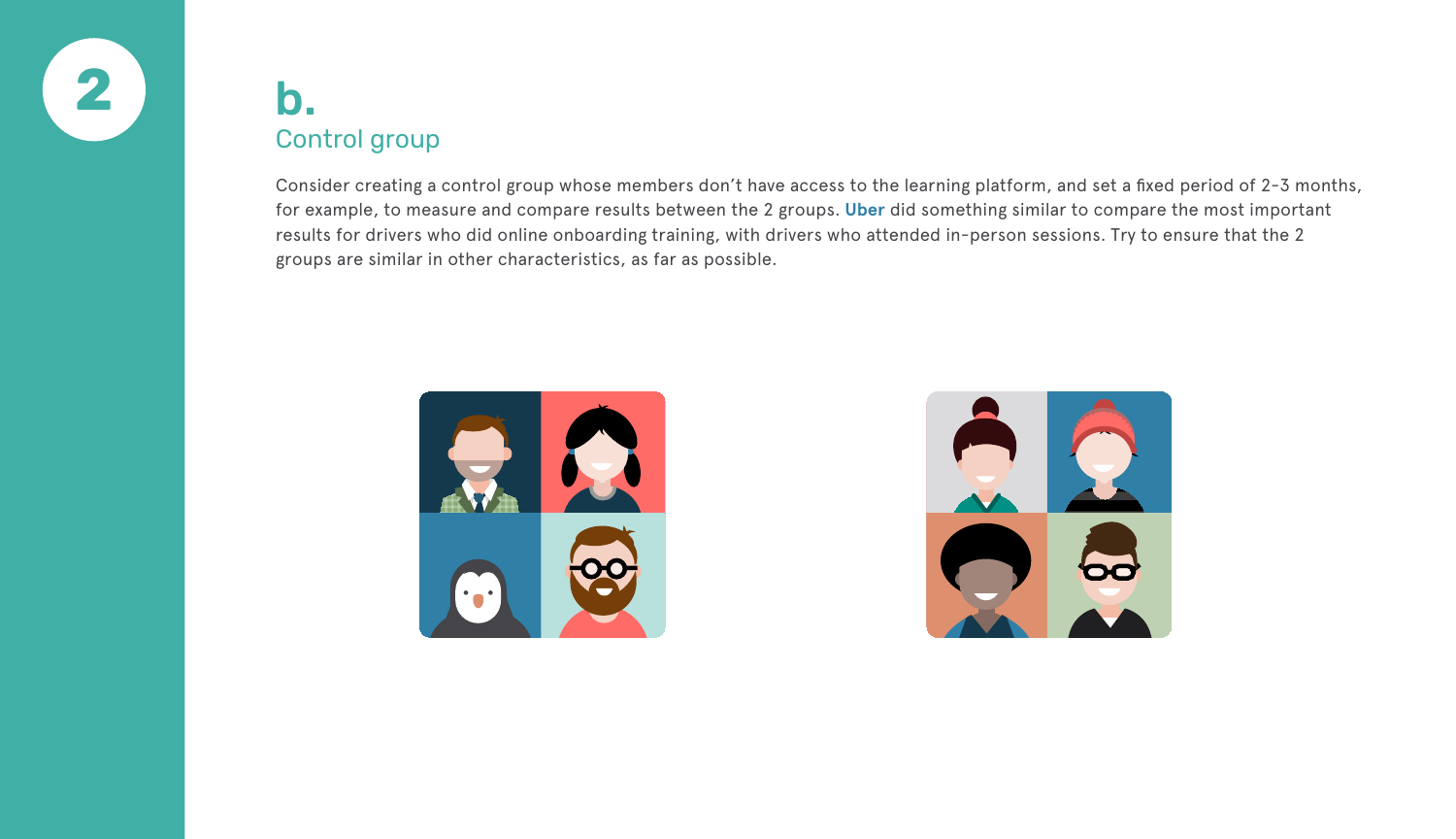

You can also look at results before and after your learners have had access to the microlearning platform. In this case, set a clear timeframe such as 2-3 months, and remember to take seasonality into account by comparing to previous years' results as well. This could be relevant if you're measuring sales figures over the Christmas period, for example.



#### c. Before and after

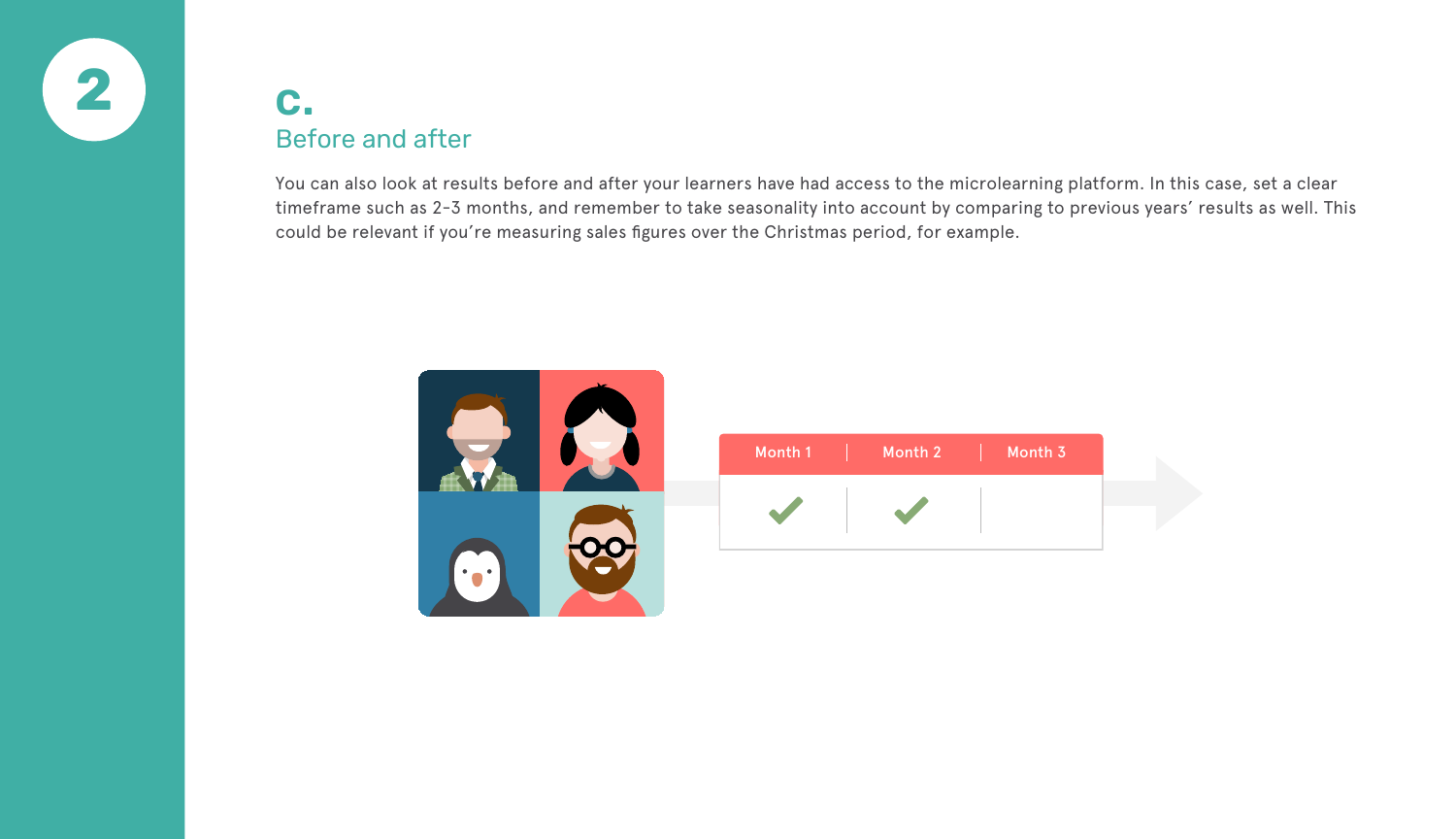

We like the **[Kirkpatrick](https://www.kirkpatrickpartners.com/Our-Philosophy/The-Kirkpatrick-Model)** model as a step by step framework for measuring impact.

All the levels may not be relevant or measurable, except for the final one which measures business results and is therefore essential! So, feel free to choose the most relevant parts for your organisation, bearing in mind that each level will provide useful feedback which will often determine the final business outcomes.

For example, if learners enjoy using the tool, and find it relevant to their jobs, it's more likely that the desired business objectives will be achieved.

#### Measure impact

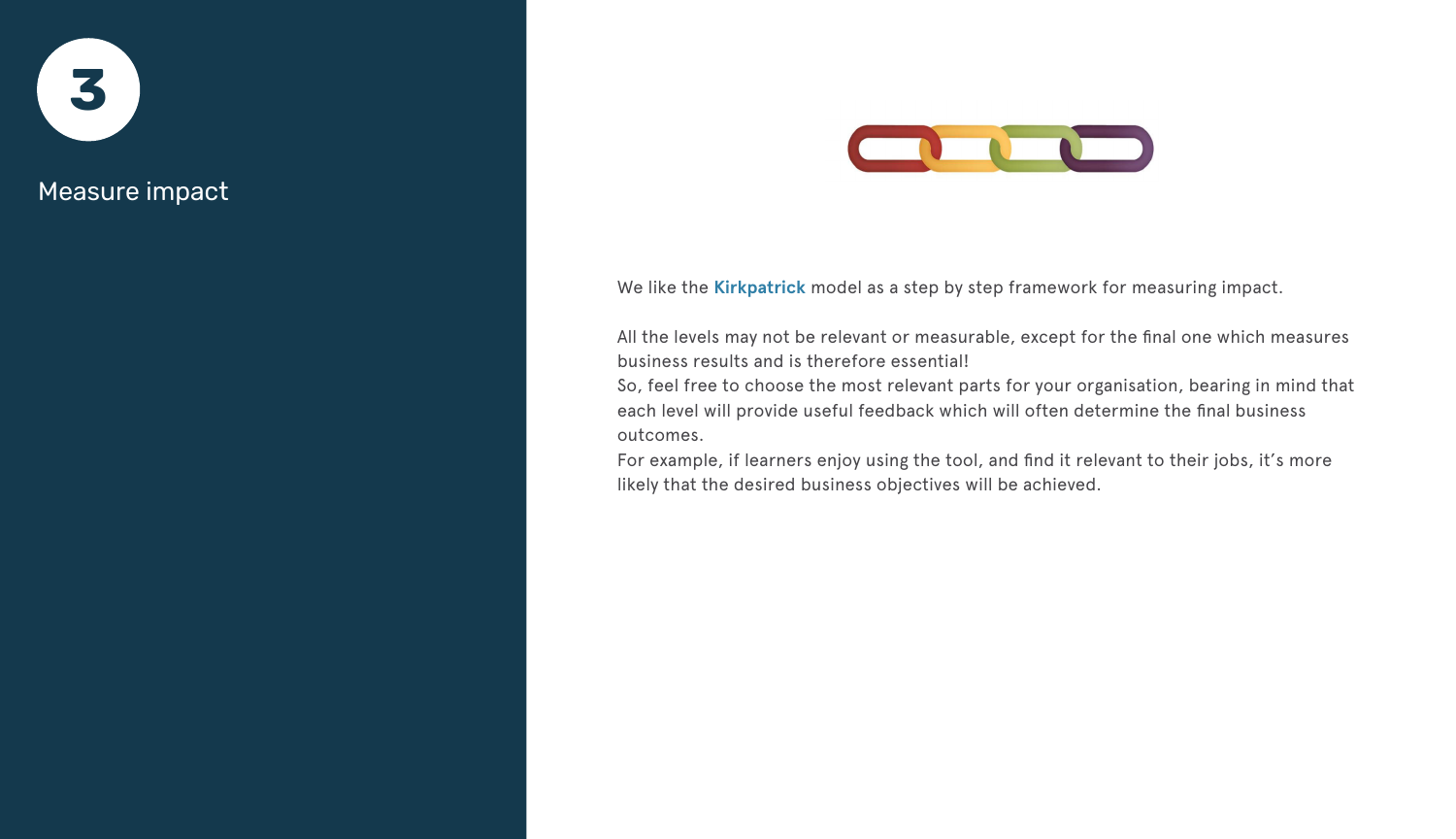

The first step is to gather feedback on both content and delivery. This process should be started at an early stage. You can gather high-level insights through simple online surveys, disseminated through the learning platform itself or through channels such as email.

Our clients are using EduMe's **[message cards](https://www.edume.com/product/)** to send out short surveys that they create through free tools such as **[Google Forms](https://www.google.co.uk/forms/about/)**, or **[SurveyMonkey](https://www.surveymonkey.com)**.

#### a. Learner reaction: do they find it engaging and useful?

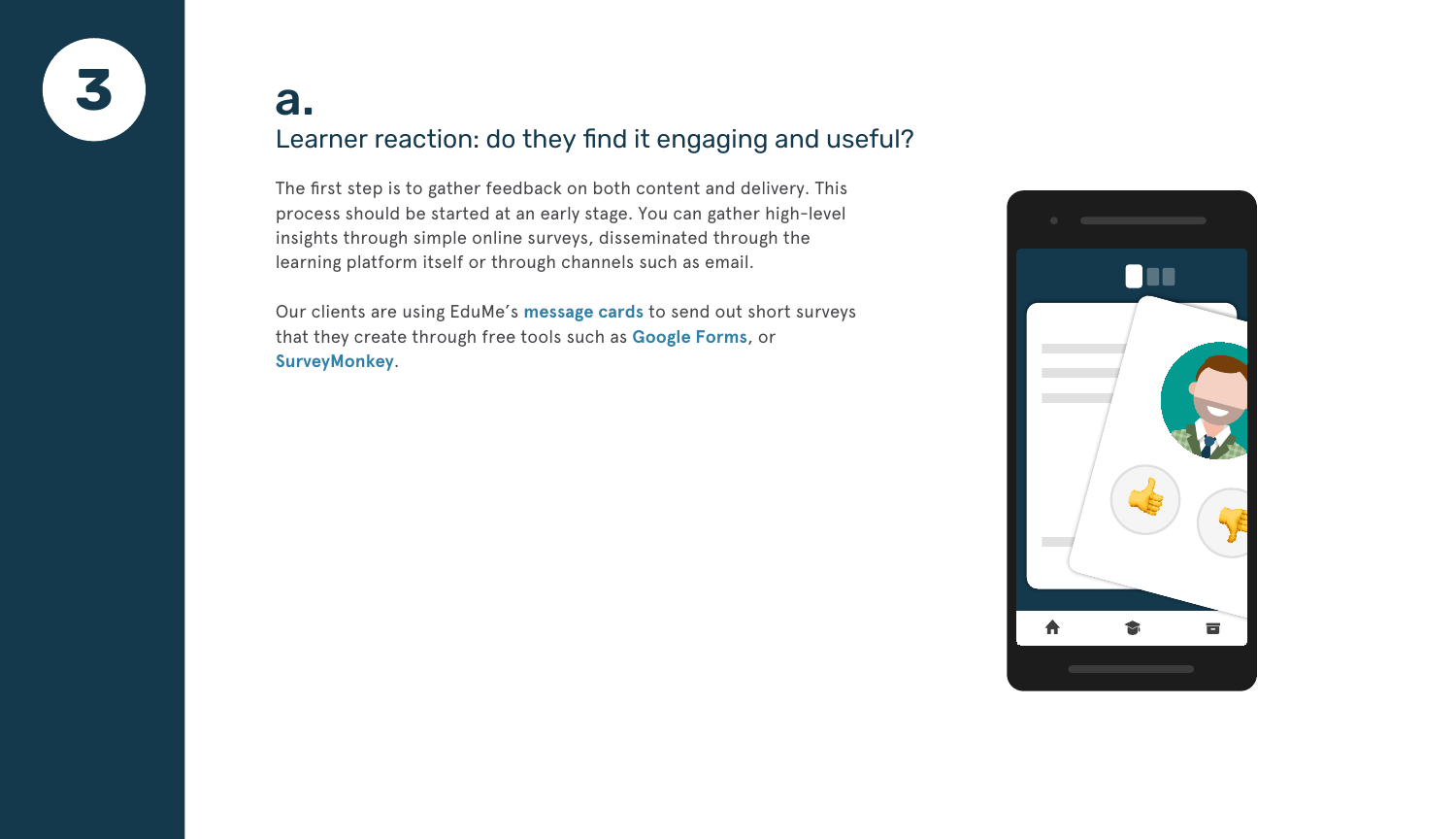

You can build on this by getting in-depth feedback through individual learner interviews where you can really get into the 'why' behind their answers.

We prefer individual discussions to focus groups as people sometimes don't say what they really think in a group, and may be influenced by the other attendees.

Here are some ideas for topics to cover in both surveys and interviews:

- Content: what did they find useful, what else would they like to see?
- Would they recommend it to a colleague? At EduMe, we score over 95% on this metric when polling users.
- Delivery: when and where are they consuming content? Are they accessing the learning platform from their phone, tablet or laptop, and at what time in the day?



#### cont…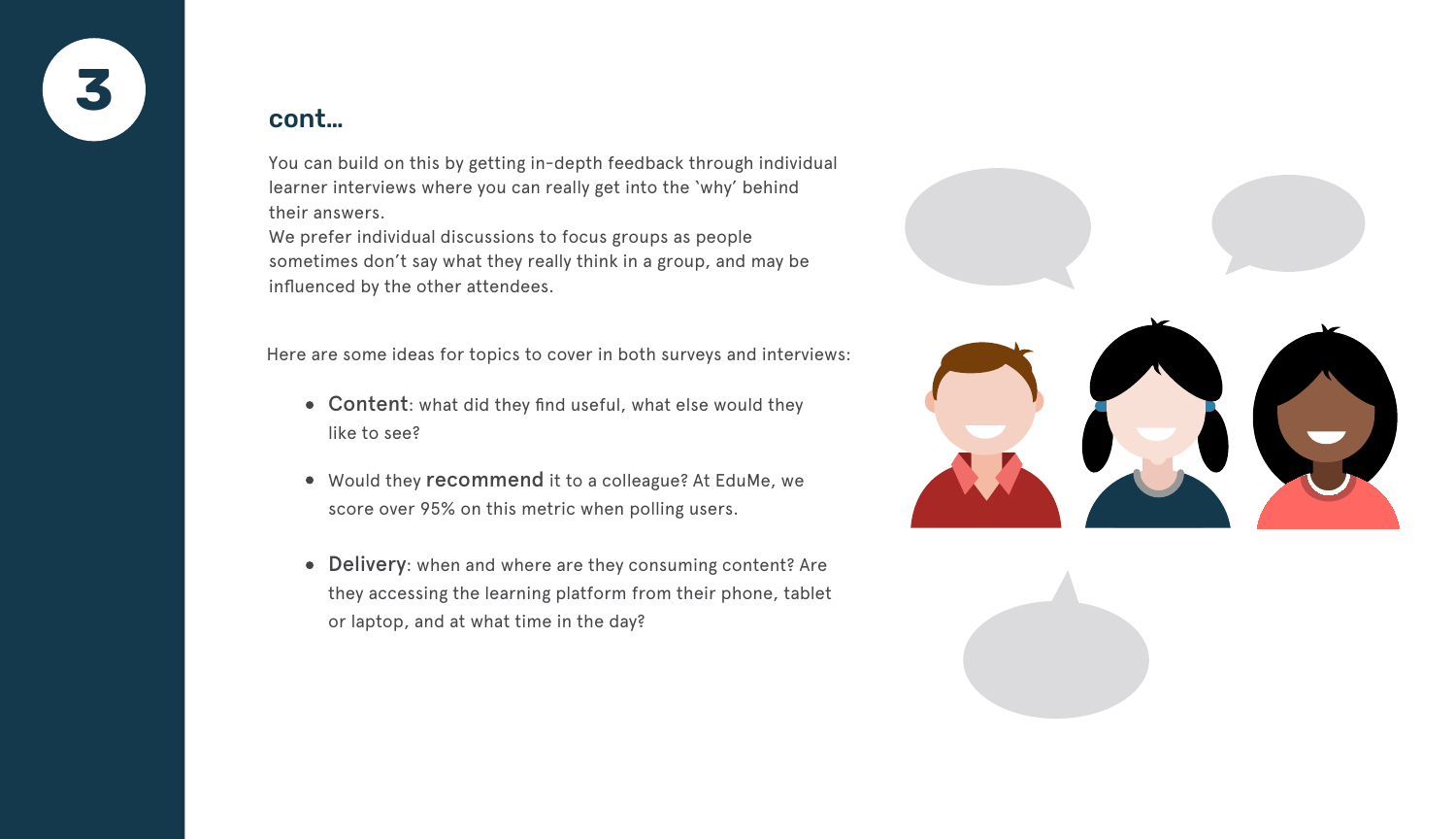

- % of available content completed: we're pleased to be achieving **[90%+ lesson completion](https://www.edume.com/blog/how-to-make-mobile-learning-work)** at EduMe by keeping lessons concise and engaging.
- Session engagement: you can measure this in minutes and seconds, but you can also look at the behaviour of a learner and what they consume. EduMe's learners are averaging 3.3 microlessons per session.
- Recurring behaviour: what % return to the learning platform and what's their pattern of learning? This indicates whether it's sticky enough to create a habit. At EduMe, we've found that more than **[80% of learners](https://www.edume.com/blog/how-to-make-mobile-learning-work)** are recurring users.

You can also look at engagement data to see how they are engaging with the platform and consuming content. For example:

#### cont…

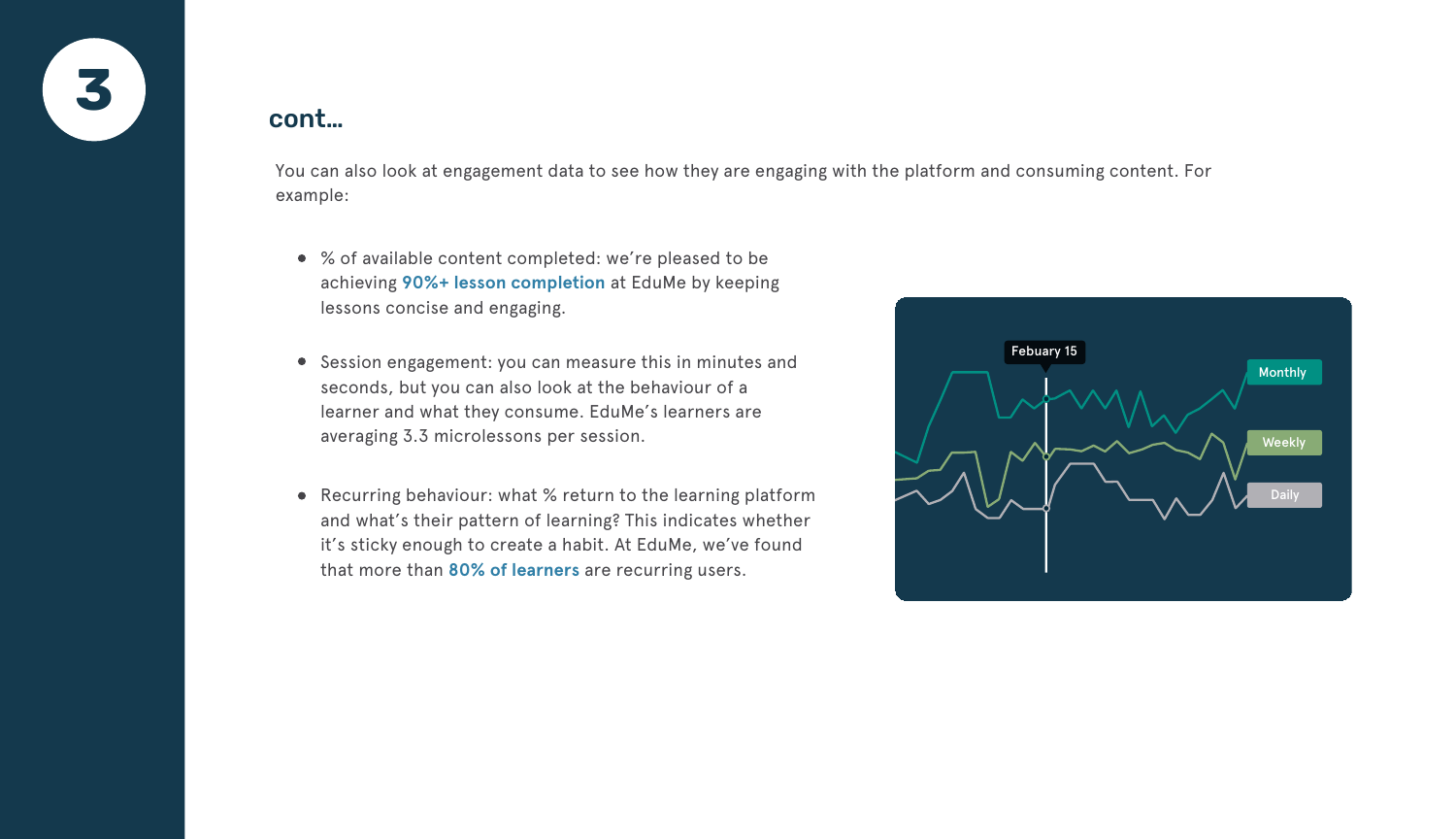

This is slightly tougher to measure, but can be done by looking at quiz scores. These will also give you insight into whether you're pitching your questions at the right level, and enable you to identify the topics that learners are struggling with. You can also create short refresher lessons which contain content summaries followed by quiz questions to assess knowledge retention. This is also a great way of achieving **sp[aced repetition](https://www.theguardian.com/education/2016/jan/23/spaced-repetition-a-hack-to-make-your-brain-store-information)**, which involves revisiting information regularly at set intervals.

You can also measure knowledge retention through interviews with learners, but bear in mind that these should come across as friendly and informal, rather than a test!

### b. Knowledge retention: how much have learners' skills and knowledge been increased?

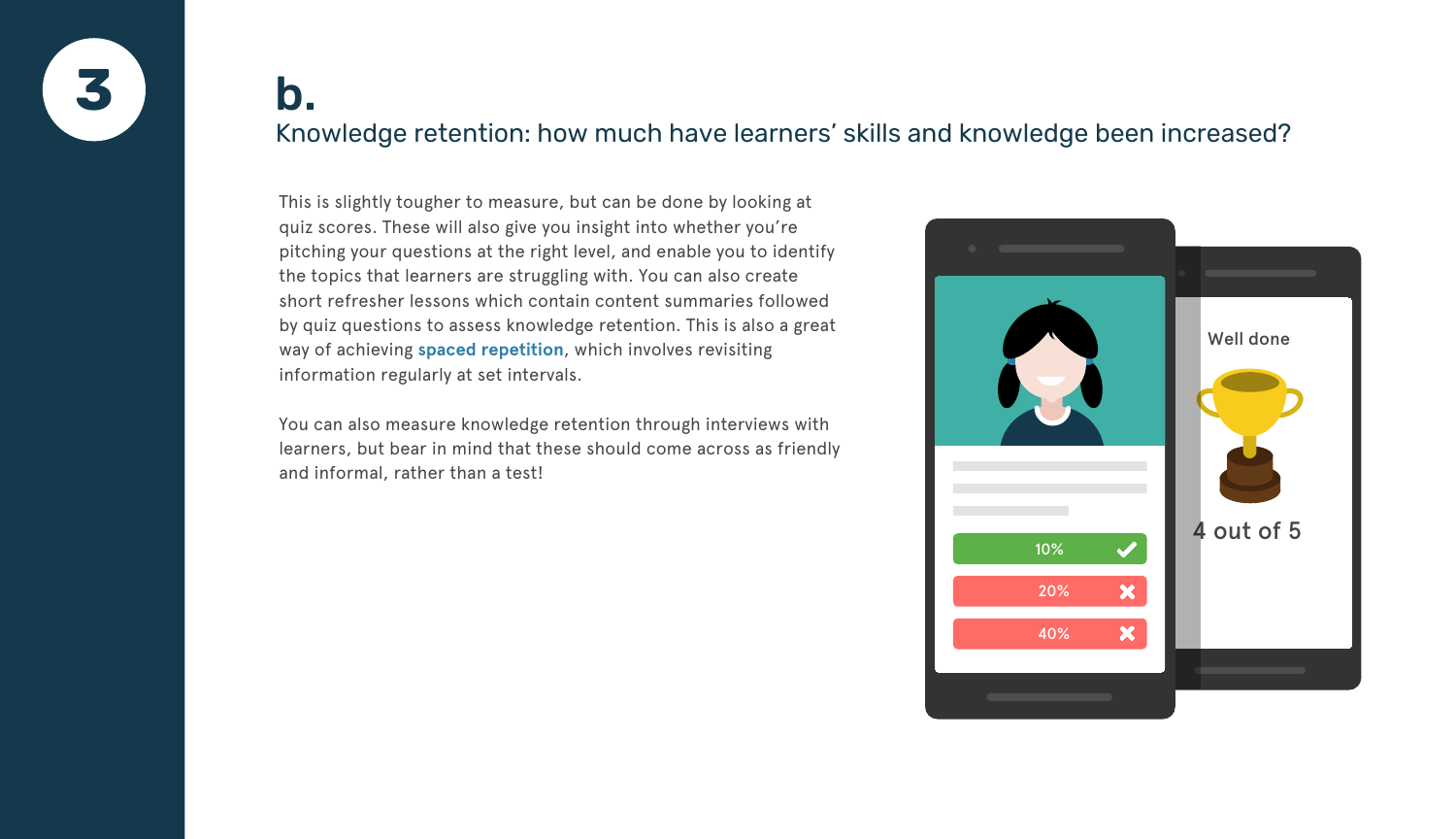**3**

After a few months of use of the learning platform, the next step is to determine whether learners' behaviour has changed as a result. Are the newly acquired the skills and knowledge being applied? If so, how?

This can be tracked in a number of ways, for example:

- Use of software: if you're training your workforce on how to use certain software / tools, you can measure how many times they have logged in, or whether they have downloaded the app, and how many tasks they are performing on it.
- Self-reported: you can use surveys and interviews to ask learners when and how they are applying the newfound knowledge. The following are some ideas of topics to include:
	- Relevance: how relevant do the learners feel the training is to their role?
	- Impact: how much impact is the learning having on their ability to perform their role?
	- Frequency: how often are they applying the learning?

• Manager / supervisor feedback



You can use surveys and/or interviews to capture data from managers to determine whether changes in team members' behaviour have taken place, and the factors that influenced this.

### c. Behaviour change: is the learning being applied?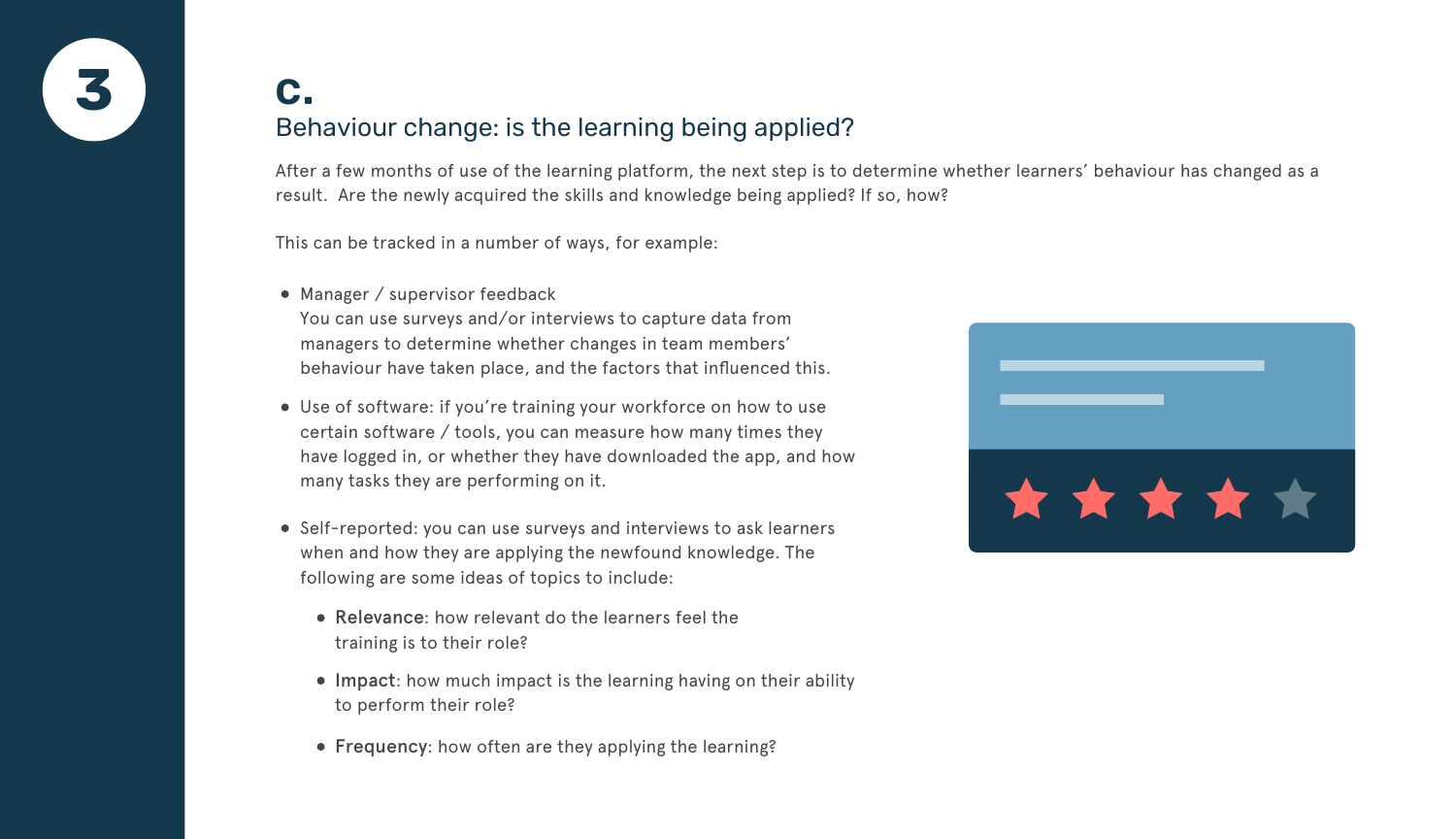Now it's time to go back to the KPIs and goals you defined at the start, and measure impact. Our clients have used some of the outcomes below:

- Productivity (e.g. Uber's supply hours)
- Employee retention / churn
- Customer satisfaction (measured by ratings from riders, in the case of Uber)
- Reduction in training costs: don't forget to quantify the savings gained from switching selected training from F2F to online
- Higher quality: metrics could include errors in work or calls / requests made to the support team. If learners are finding the answers they need, the frequency of calls or emails sent to the support team should be decreasing.
- Employee satisfaction (Uber Driver satisfaction increased by 8% after using the EduMe platform, compared to a decrease after attending in-person sessions)





# Business results: what is the impact?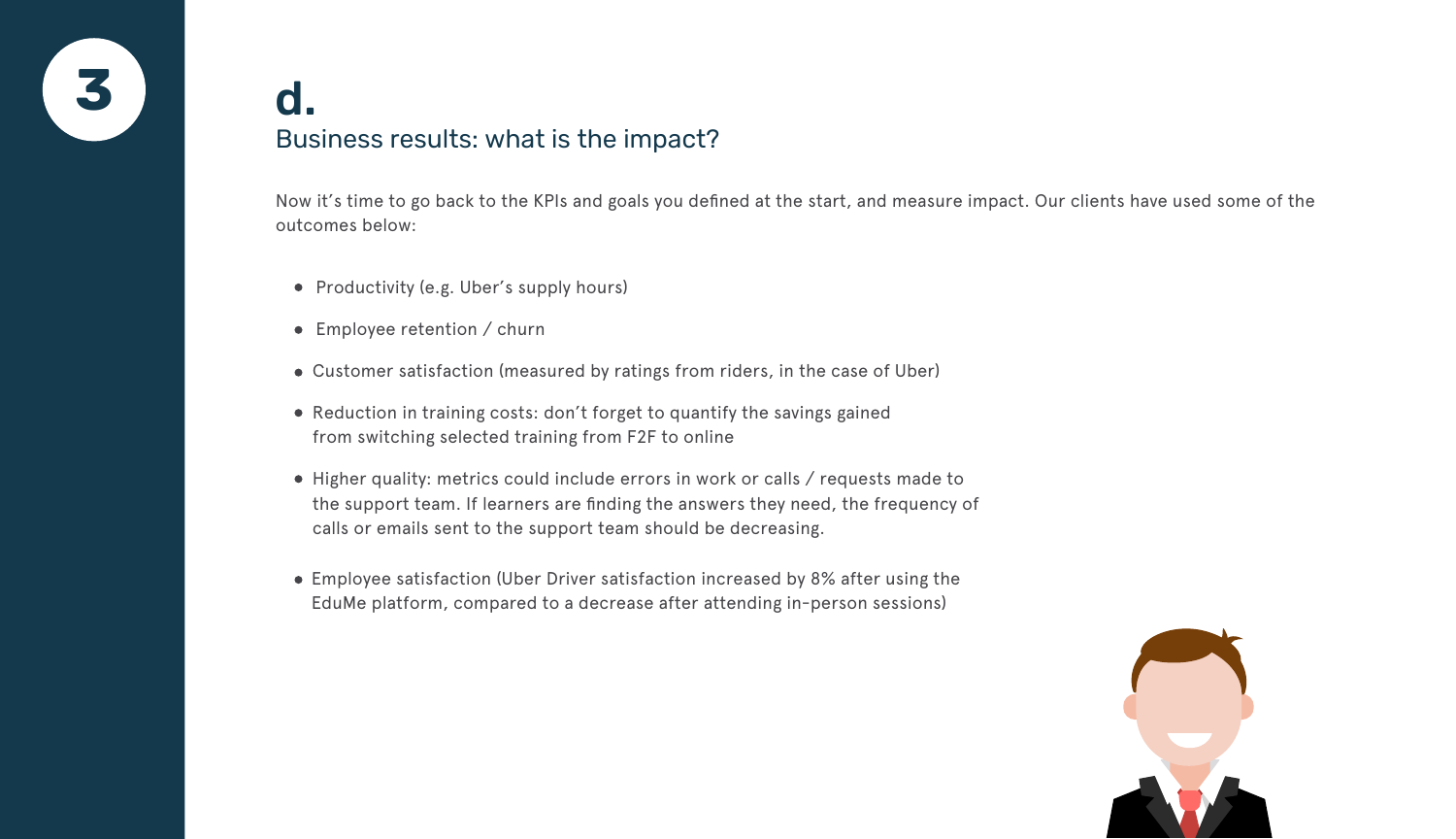Measuring the impact of your learning initiative is essential to gauge effectiveness. You'll be able to determine whether you're on the right track and ascertain where there's room for improvement. You can then iterate based on the metrics you've tracked using the 4 levels outlined above.

Measuring impact is also necessary for you to put forward a solid business case for your learning initiative and get buy-in from all your stakeholders, including your learners!



## In Conclusion.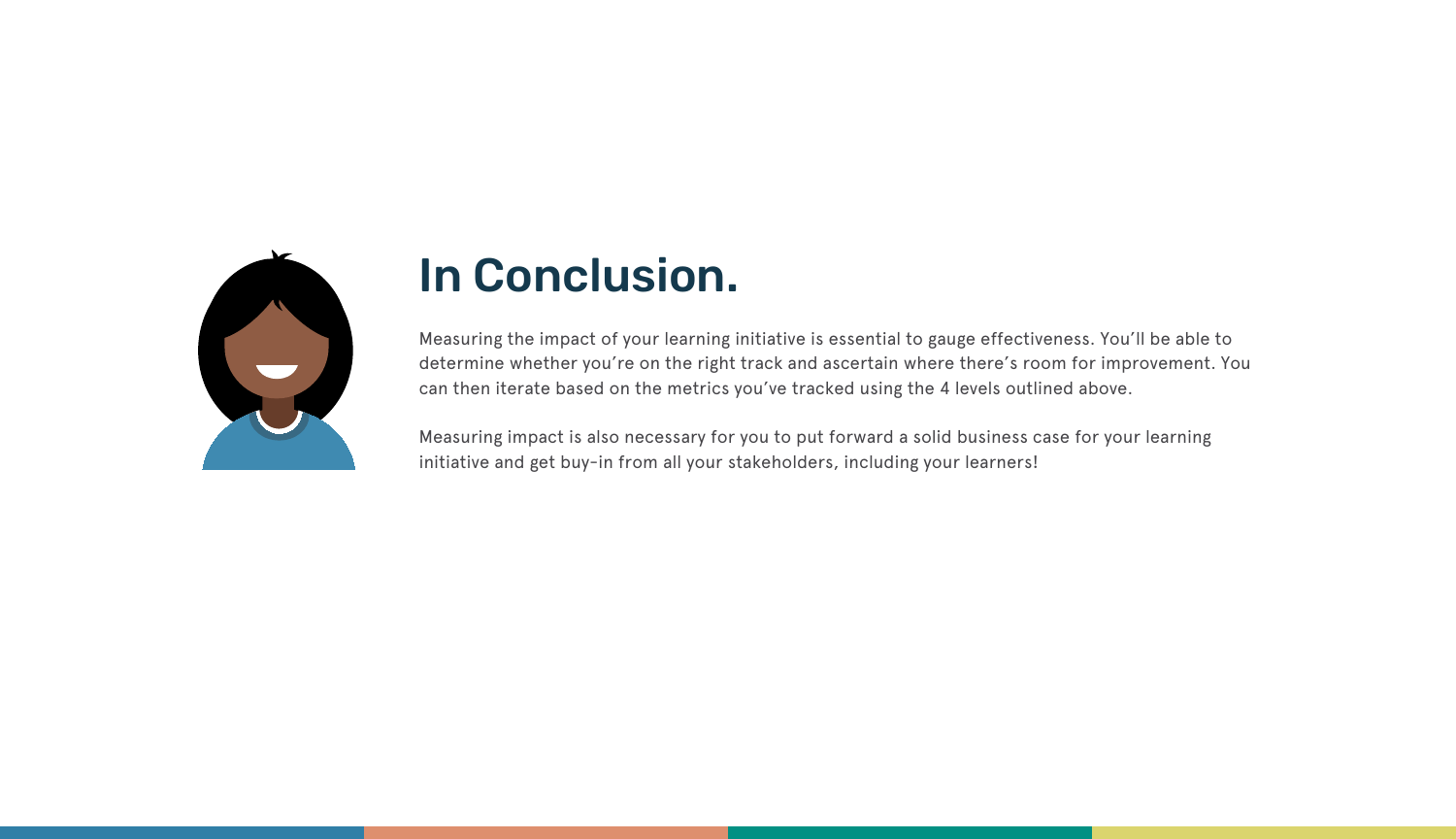

Measurable business impact is at the heart of our **[approach](https://www.edume.com/blog/2017/7/10/a-6-step-guide-to-delivering-business-results-through-mobile-learning)** at EduMe. As a client, we'll work in close partnership with you to ensure that your business goals are met by our microlearning platform. This is done through your dedicated customer success manager whose role is to understand the business challenges you're looking to solve, and help you to derive maximum value from EduMe.

We'd love to hear your experience in calculating the ROI of learning initiatives, so please write to us at **[hello@edume.com](mailto:hello@edume.com)** to share your experience and ask questions.

And if you'd like try out our award-winning platform, click **[here](https://www.edume.com/get-started-2/)** for a free trial.